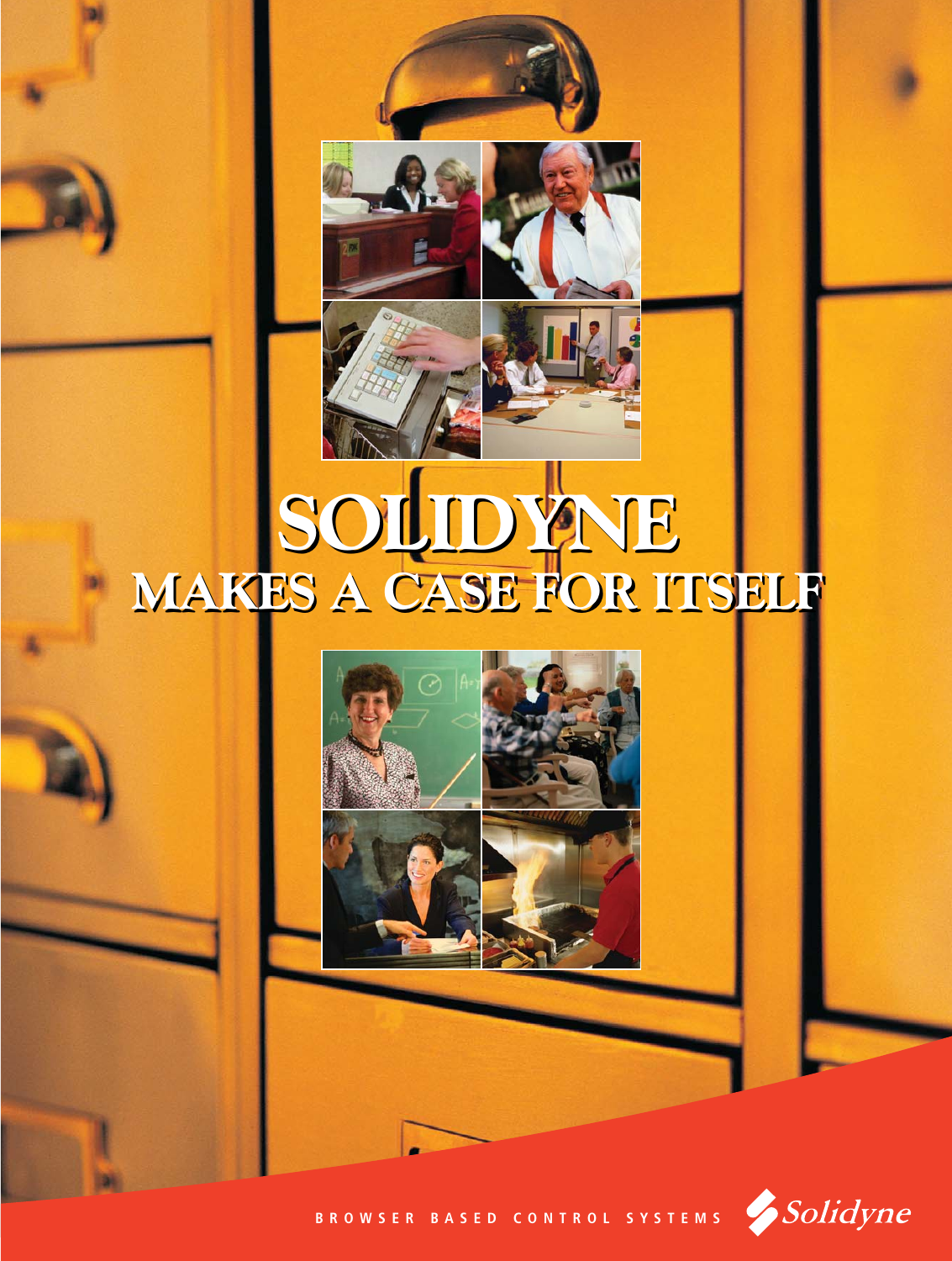

**Solidyne manufactures and markets Universal Direct Digital, Networked Building Automation and Energy Management Controllers for use in many small-to-medium sized businesses. Each commercial building has a unique set of problems or needs – Solidyne products provide effective solutions for any challenge.** 

**Each Solidyne controller operates like a Personal Computer. When networked these controllers share information and control any type of equipment. In addition to simple commands, the controllers analyze how the equipment reacts to constantly changing environmental conditions. By learning the behavior of each building's equipment and sharing this information throughout the network, Solidyne's controllers create optimized usage. The equipment consumes only the needed amount of energy for ideal comfort, saving money by conserving energy.**

Take a look at a few examples from our "Case Files"….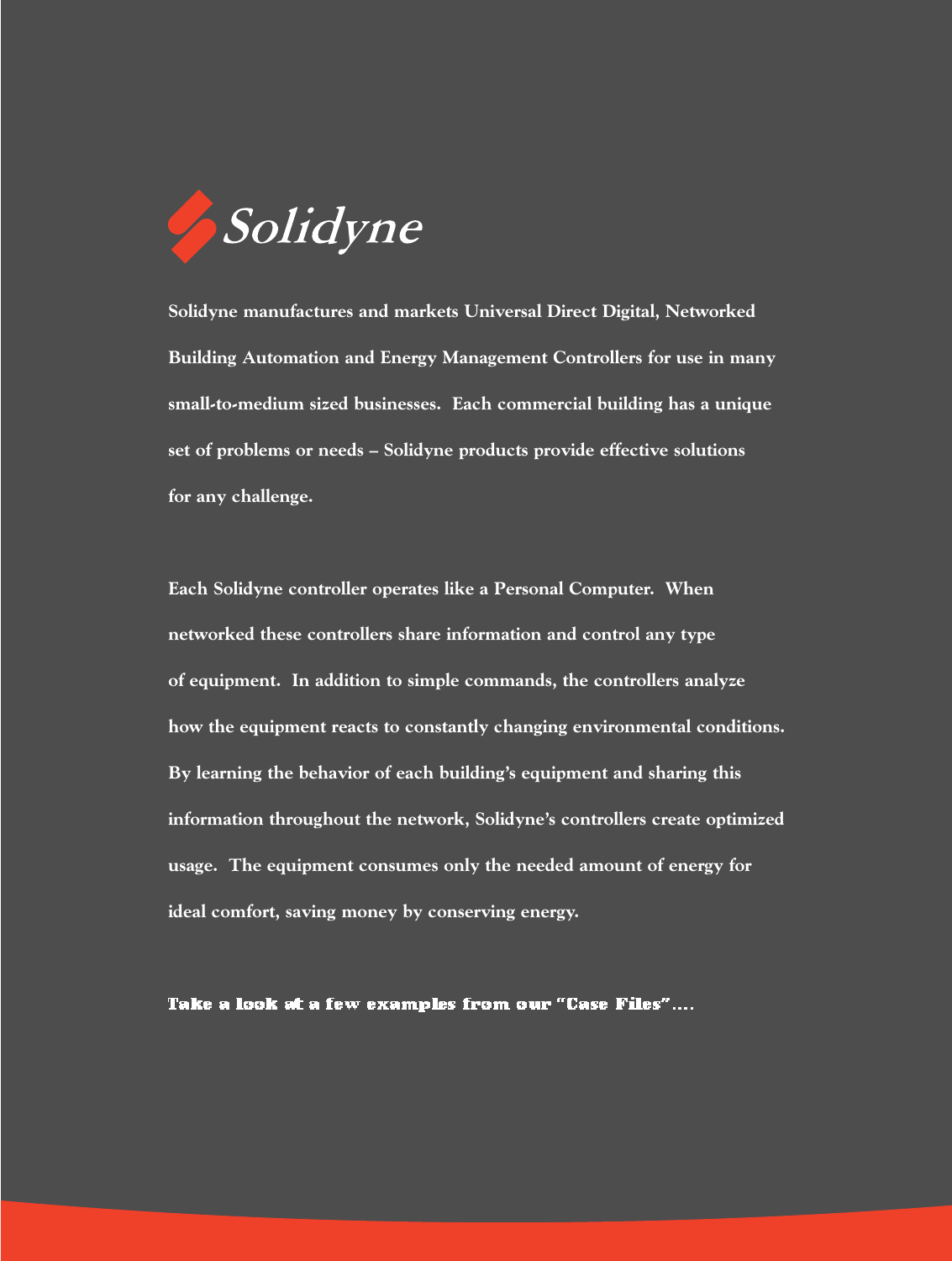#### Banks

"We have a well decorated, modern building but we were constantly plagued with temperature and humidity problems. Customers and employees alike frequently complained the room temperature was not comfortable.

Once Solidyne products were installed, we had better control of all of our HVAC and lighting equipment, even in key areas such as the ATM, the parking lot and our main outdoor signage. The system notifies our building maintenance company of a problem before we even discover it. **We use Solidyne's browser based system to view real time data as well as to control and analyze the operation of our equipment from any location via the internet.**"





#### **Churches**

"Our church has many areas, including class rooms and offices. The number of people occupying these areas varies drastically each day; as a result our heating and cooling needs constantly change. Our energy bills were skyrocketing because of our manually controlled thermostats and lighting.

The Solidyne system we installed has made a remarkable difference. We reserve the areas of our church several weeks in advance, and the system is able to automatically pre-heat or cool the space. Comfort levels have greatly improved.

We control all indoor and outdoor lighting, all HVAC equipment and lawn sprinklers. **Ever changing event schedules and comfort requirements are easily and conveniently handled via the internet.** Our energy bills have decreased substantially— I wish we had installed our Solidyne system months ago!"



**BROWSER BASED CONTROL SYSTEMS**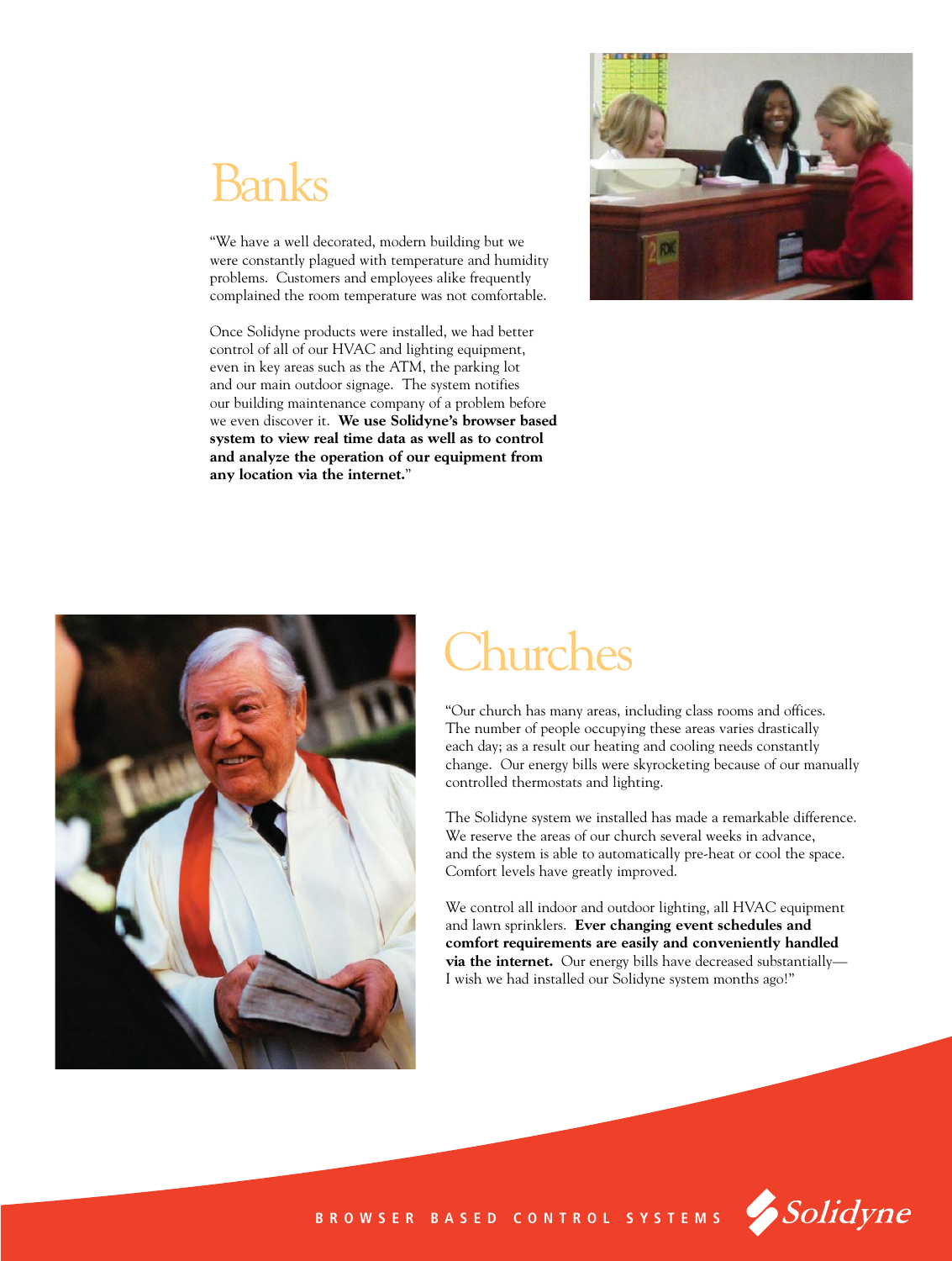

#### Convenience Stores

"We are open 24 hours a day, seven days a week. The proper operation of all coolers, freezers and HVAC equipment is vital to our business. Our Solidyne system gives us peace of mind.

The Solidyne system constantly monitors our sandwich, ice cream and frozen food cases as well as our walk-in coolers. Our air filters are monitored so that we know when they need to be changed. All lighting for our signage and parking lot is constantly checked. If even a single 40-watt bulb burns out, we know it instantly. **We save more on our electricity costs than ever before – last month we substantially reduced both our demand (KW) and consumption (KWH).** 

Our future plans include installing wet floor sensors so that our Solidyne system can alert us to any slippery areas of the store's floor – potentially saving us thousands of dollars in customer injury claims."



#### Offices/Commercial Buildings

"We were about to cancel our lease and move to another building because our employees were always uncomfortable in their work areas. Fortunately, the building owners installed a Solidyne system and our climate control has greatly improved.

Now, each employee is able to manage the temperature of his or her office using a desktop PC and the Internet. Our Operations Manager uses her PC to control the temperature and lighting of the conference room, common areas and warehouse.

**Because the Solidyne system provides sub-metering capabilities, we now pay only our share of the power consumed based on the KWHs we use, not on the square footage of the office.**

Our employees are happy, their productivity is up and we are renewing our office lease."

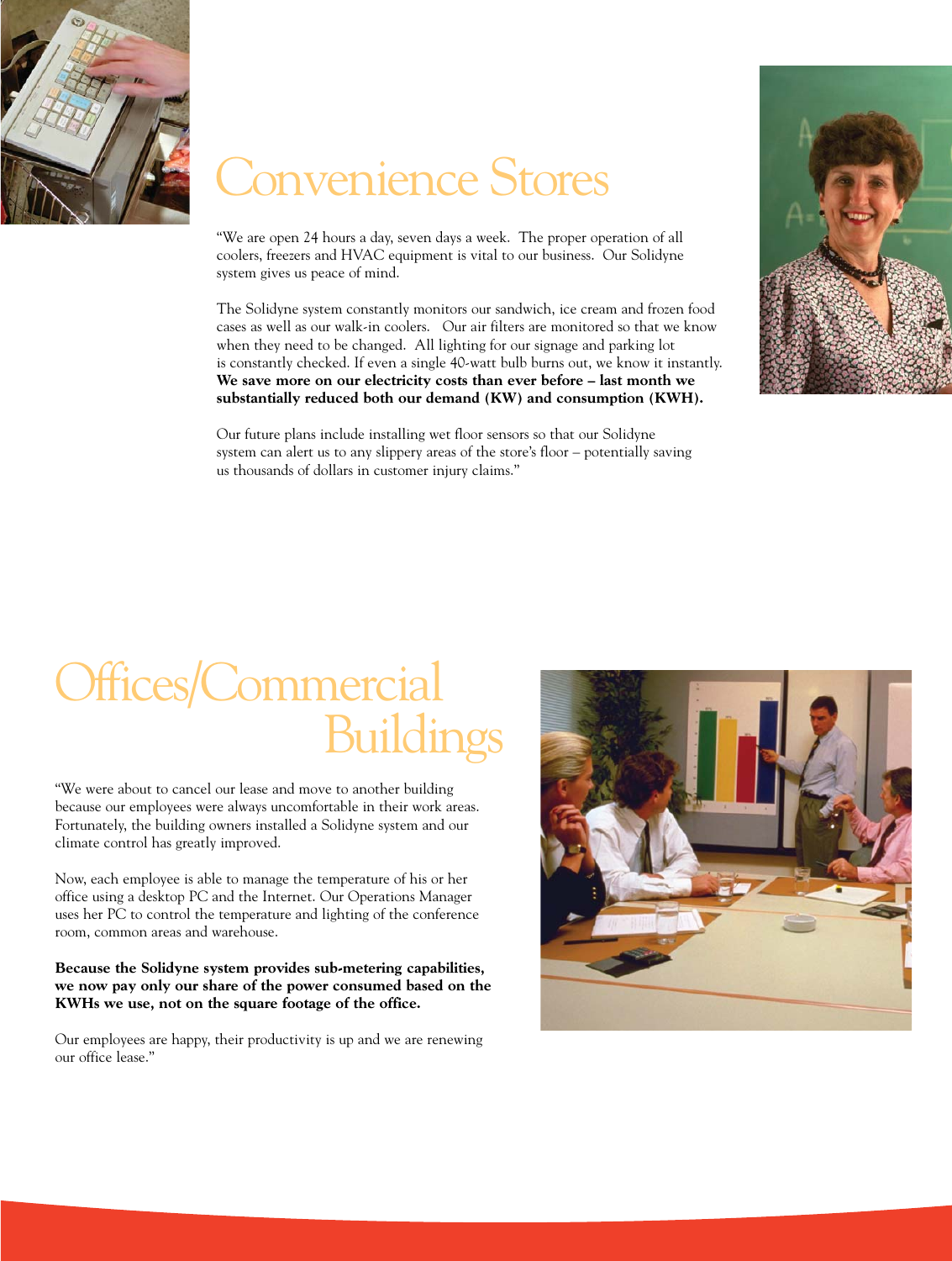#### Schools

"The Solidyne DDC system has saved our school district significant amounts of money on energy costs while improving mechanical equipment performance. The pneumatic thermostats we previously used rarely worked and needed constant maintenance.

With our Solidyne system the heating and cooling equipment of all the buildings in our school district are controlled and monitored remotely. Because the system became part of our district's Intranet, our maintenance engineers can use a web browser to control and monitor our heating and cooling equipment. **The system instantly notifies our maintenance staff when a problem arises.**

Each classroom can be controlled separately for optimum comfort. If a classroom is not occupied for an hour, the wall temperature sensors alert the system to reset room temperature to an energy saving level. We can schedule the system for any event, such as after-school activities or extended holidays, months in advance and it will control the climate accordingly.

Solidyne has made our classrooms better learning environments."

## Health Care/Assisted Living/Hospitals

"In our facility the best possible air quality, the right air humidity and the best temperature are all very important to our doctors, nurses, patients and assisted living residents. We have extensive HVAC equipment to serve each individual room in the building. Previously all HVAC equipment was controlled manually on-site. The stability and accuracy of the equipment was rarely up to par. Once we installed a Solidyne system, the climate in our facility greatly improved. We are able to monitor and control our HVAC equipment around the clock with immediate access and response. Each zone has a weekly schedule that can be changed quickly and easily.

**If an A/C component is on the verge of failing, the system provides advance warning ensuring our patients and residents are not inconvenienced.** Each occupant is also able to control his or her individual room temperature.

One unique feature is the system's ability to analyze the outside air conditions. If the weather conditions are ideal, the system modulates and brings fresh air into the building, improving air quality and saving us money!

The Solidyne system has reduced our energy consumption and provided a consistently comfortable climate for our residents. It was a wise investment for our facility."





**BROWSER BASED CONTROL SYSTEMS**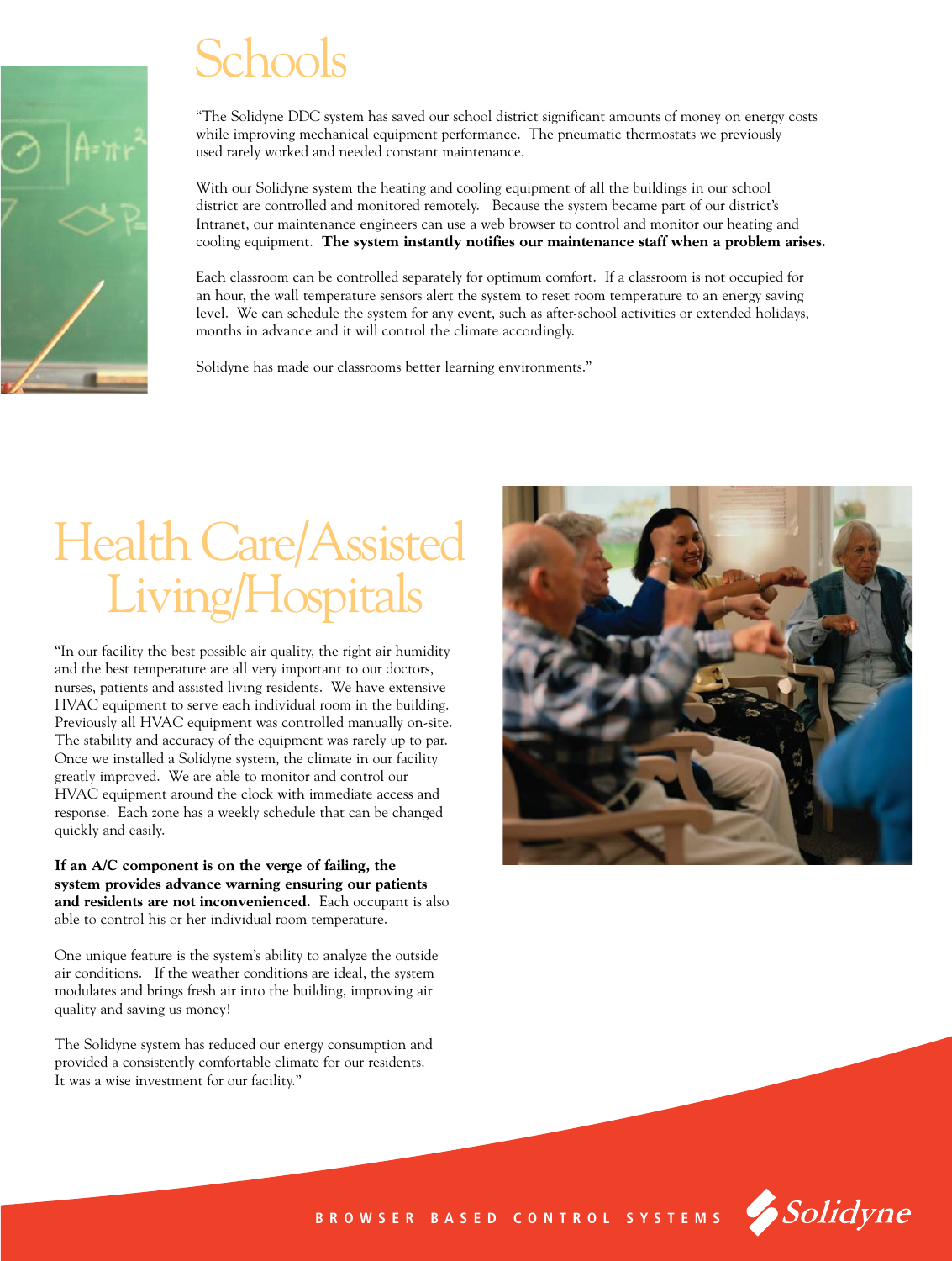# Fast Food/Restaurants

"It is essential that our customers are comfortable in our restaurant and many things could potentially disrupt the comfort levels. That is why we installed the Solidyne system.

Our HVAC equipment and the control devices must be reliable, consistent and accurate. Because we have drastic variations in the number of customers throughout the day, the system must monitor and respond to these changing conditions.

We have thousands of dollars' worth of food in our walk-in coolers and freezers. Any problem could result in a large loss for our business. Proper control of kitchen ventilation is also a key requirement – cooking fumes must not drift into the dining area.

Our Solidyne system continuously and closely monitors all of our equipment. If equipment is about to fail, it notifies us immediately. The system controls all of our indoor and outdoor signage and lighting, along with our hot water heaters and air filters. **We can change schedules and temperatures easily from any location using a web browser.**

Solidyne has proven to be a trustworthy supplier of quality products."





### **Hotels**

"We have large common areas, ball rooms and conference rooms in our hotel. In the past, frequent complaints forced us to continually send-in maintenance people before or during events to regulate temperature and humidity.

Now, our Solidyne system allows front desk personnel to schedule areas based on time of day and the event scheduled. In the past, heating and cooling equipment would run hours after events were over – now they shut off as scheduled.

**One invaluable feature of our Solidyne system is its ability to detect the number of people in a conference room and automatically adjust the temperature and humidity.** In larger ballrooms, we enter the size of the group and the desired temperature – the system takes care of the rest.

These subtle changes mean significant savings on our energy costs. No more locked thermostat covers!"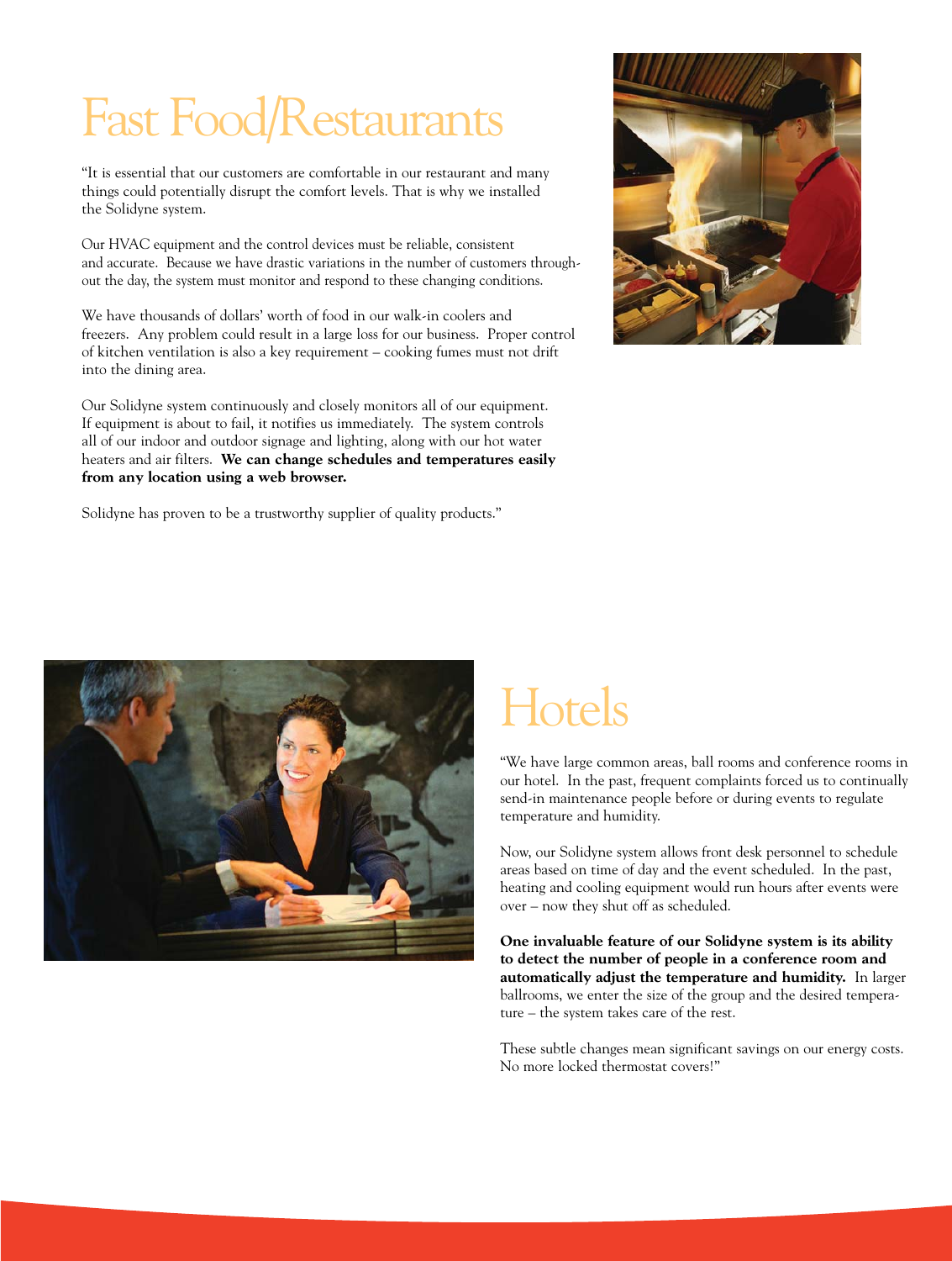**Solidyne is a design, engineering, manufacturing and marketing company specializing in browser-based Digital Control Systems for small-to-medium sized buildings.**

**Call Solidyne today to help solve your problems or address your needs. We'll help you design a system that will address your specific application.** 

It's really that easy to work with Solidyne.